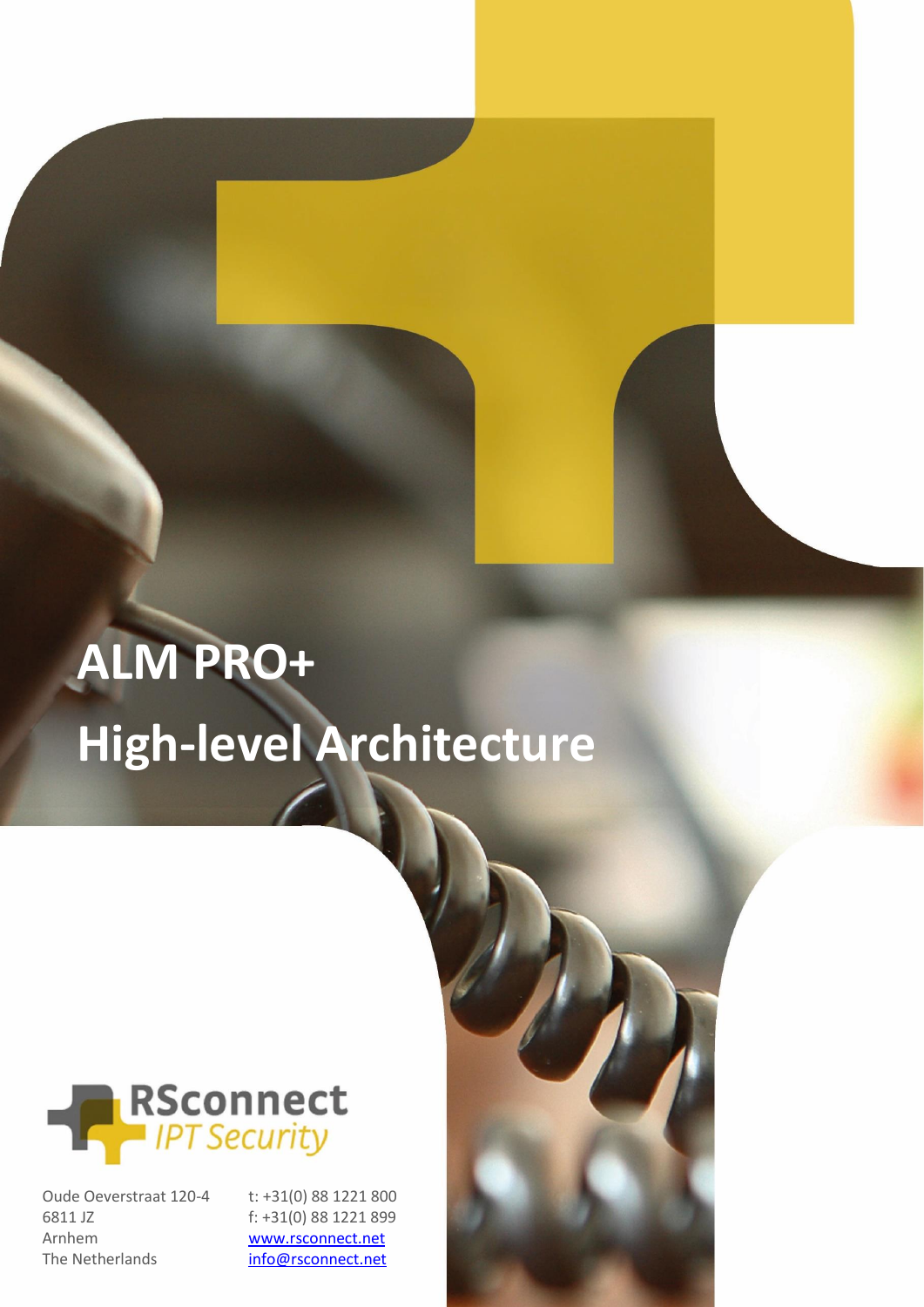### **ALM High-level architecture**

This document describes the high-level ALM PRO+ architecture. Which components are involved and how they communicate with other components within the network. Also, this document will provide an overview of the requirements and the data traffic flows between the components.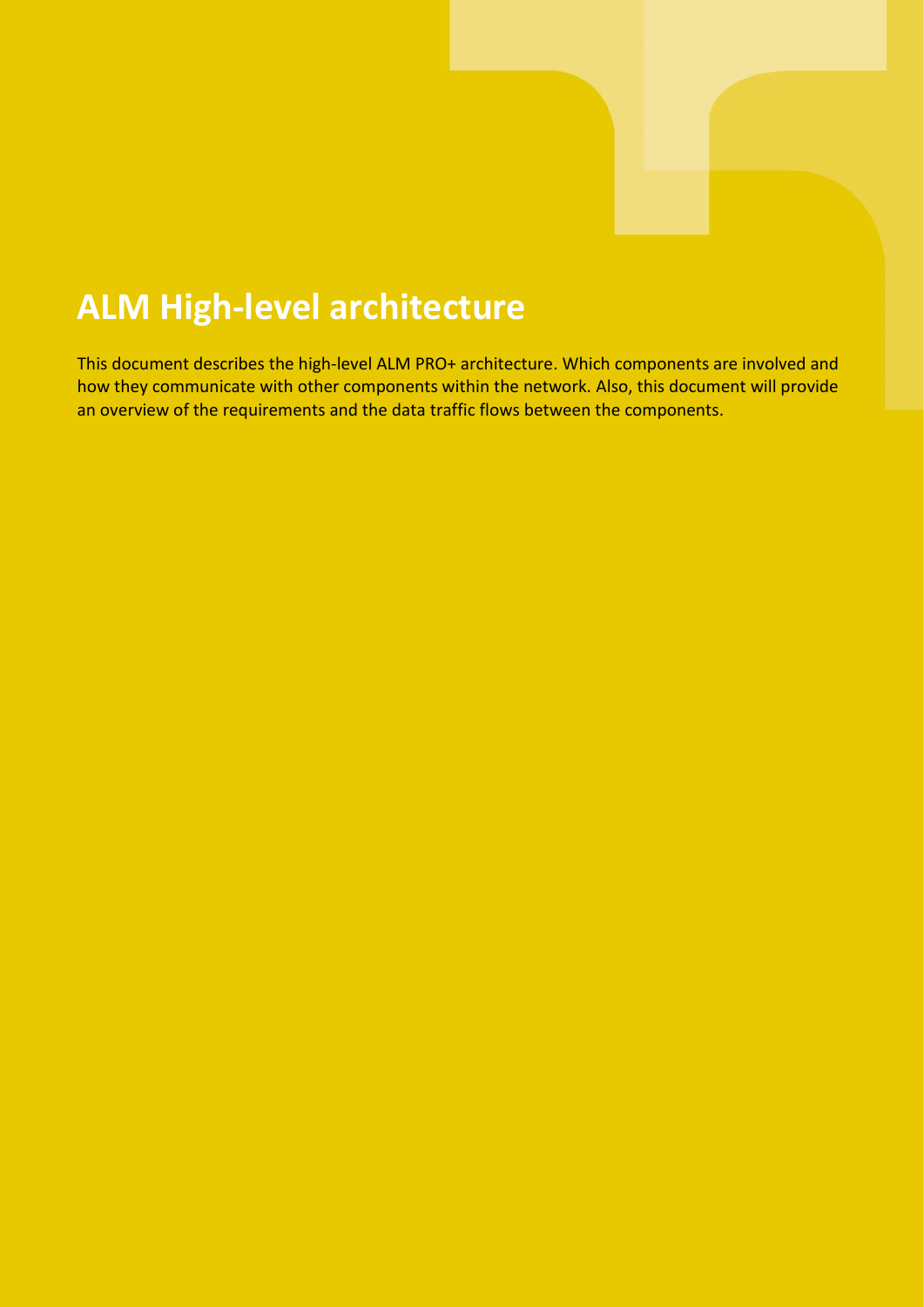

### **ALM PRO+**

With ALM PRO+ organisations can now truly benefit from Extension Mobility using a localised or centralised solution for all ALM clients. ALM PRO+ is an add-on to ALM PRO and adds the following features:

- Centralised administration for all sites/locations using ALM PRO
- License management and control
- Advanced reporting on EM usage
- Extended management reporting options
- Calculating work space usage
- Manage user and group profiles
- Web-based administration

ALM PRO+ contains two major components:

1. Frontend

The frontend contains the management interface. This is a web-portal based on HTTP and secure-HTTP. It allows administration of the licenses and the configuration for the ALM clients and allows administrators to generate several EM usage reports.

2. Backend

The backend is the database part of the system. This database contains all the configuration items, the license information and all the reporting records used by the frontend to generate reports.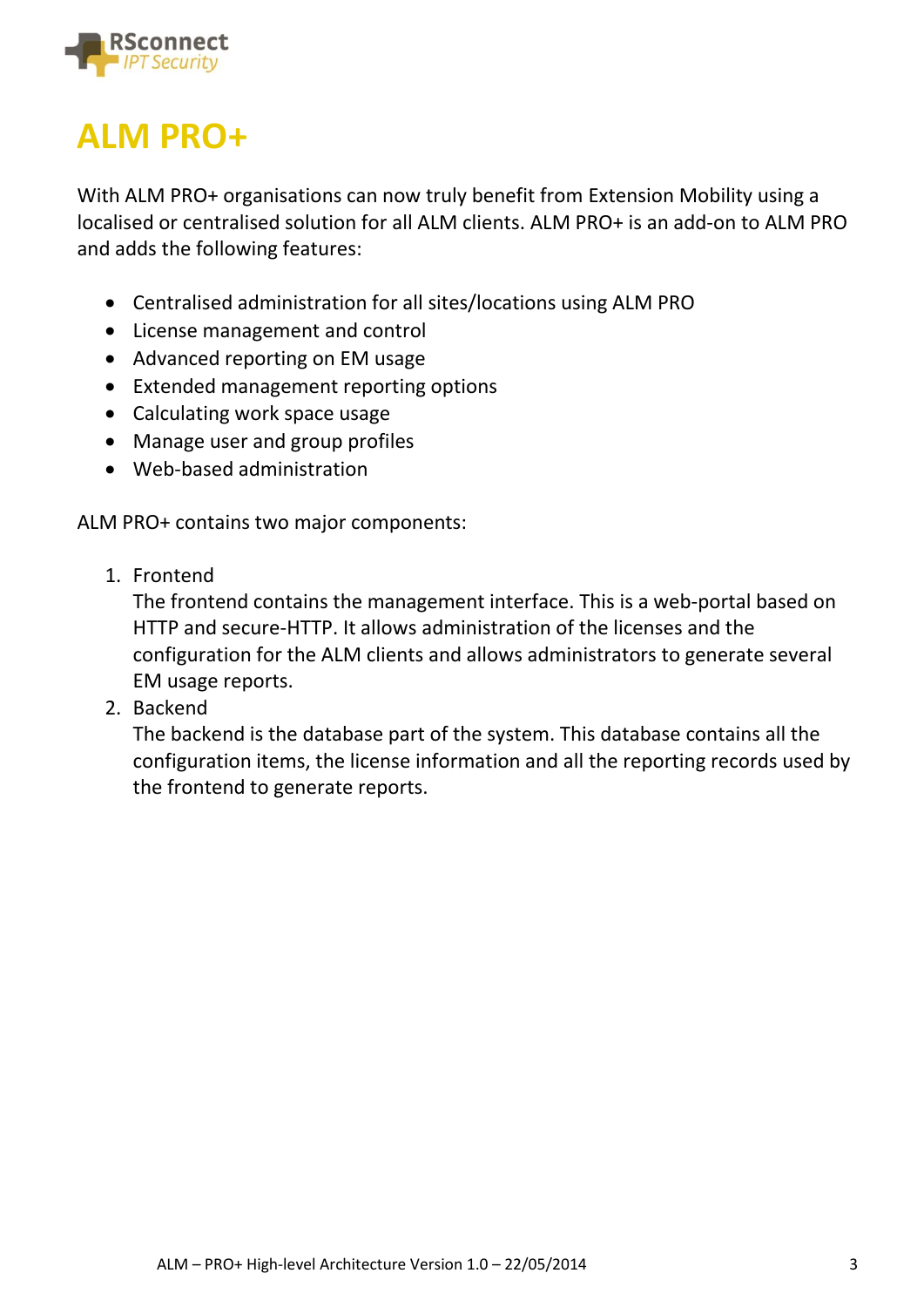

## **Localized Solution**

The localized solution requires one ALM PRO+ (front and backend) instance per CUCM Cluster. The ALM PRO+ Server is situated within the same network, or VLAN, as the CUCM Publisher Server.

- All ALM clients communicate with the corresponding CUCM EM Server, this is based on the ALM client settings (automatic or manual device detection)
- All ALM clients communicate with a single ALM PRO+ Server
- Each ALM PRO+ Server hosts the administration web portal and it also contains the reporting and configuration database

In the situation of multiple sites or regions, multiple ALM PRO+ servers must be deployed. There will be no synchronisation between these servers. This is useful in situations where the ALM clients cannot communicate with other parts of the network across the WAN, for example if there is no routing available or if there are Firewall rules or ACL's in place which prevent communication between these components.



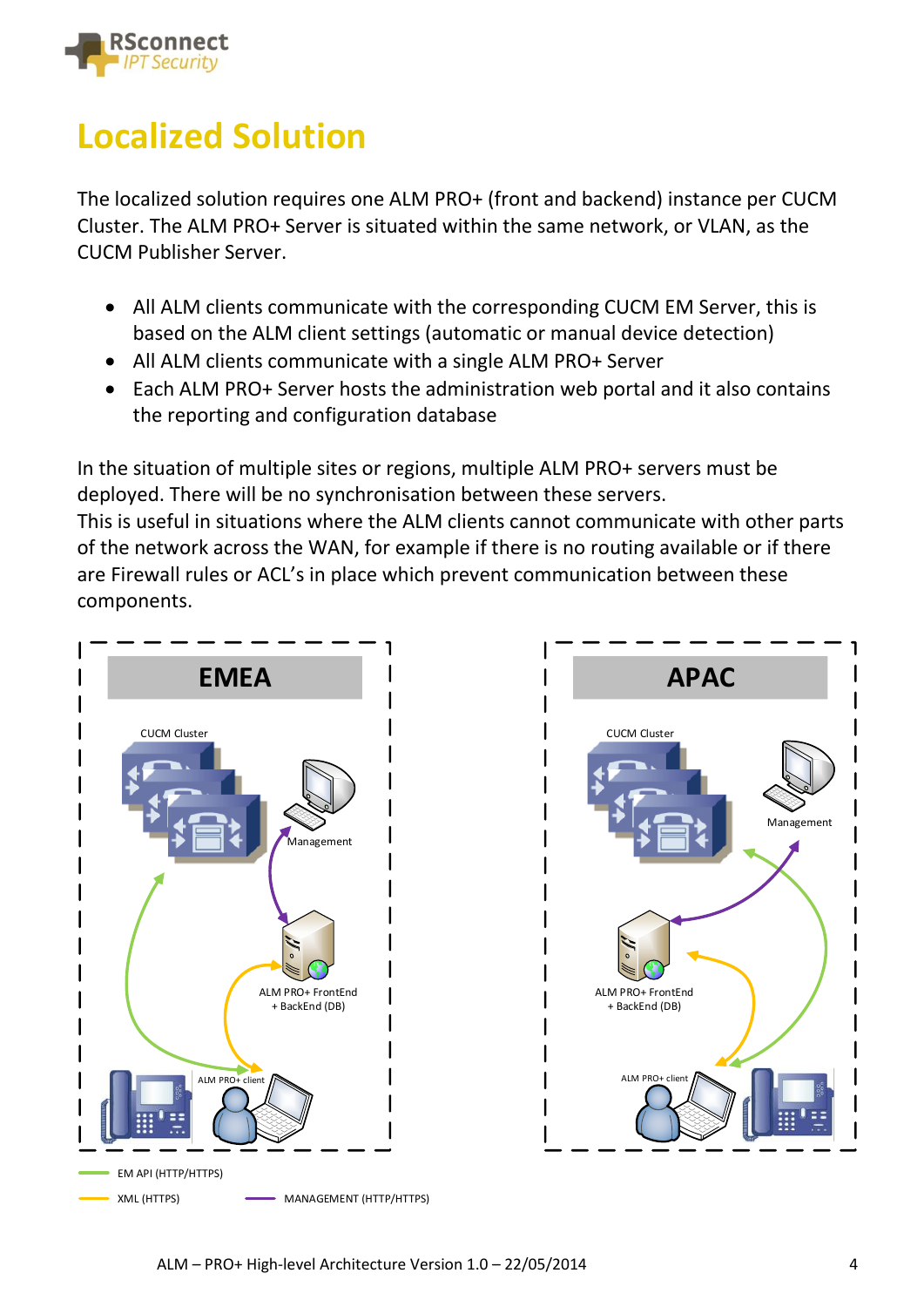

## **Centralized solution**

The centralized solution requires one ALM PRO+ Frontend instance per region. An ALM PRO+ Server should be situated within the same network or VLAN as the CUCM Publisher Server.

The ALM PRO+ backend database Server must be deployed at a centralised location, in a data centre, accessible to all ALM PRO+ frontend Servers. The physical location of this Server is not important, but the network infrastructure must allow communication between the ALM PRO+ frontend and ALM PRO+ backend.

- All ALM clients communicate with the corresponding CUCM EM Server, this is based on the ALM client settings (automatic or manual device detection)
- All ALM clients communicate with the ALM PRO+ Server within the same region
- Multiple ALM PRO+ frontend Servers host the administration web portal
- One ALM PRO+ backend Server contains the reporting, license and configuration database